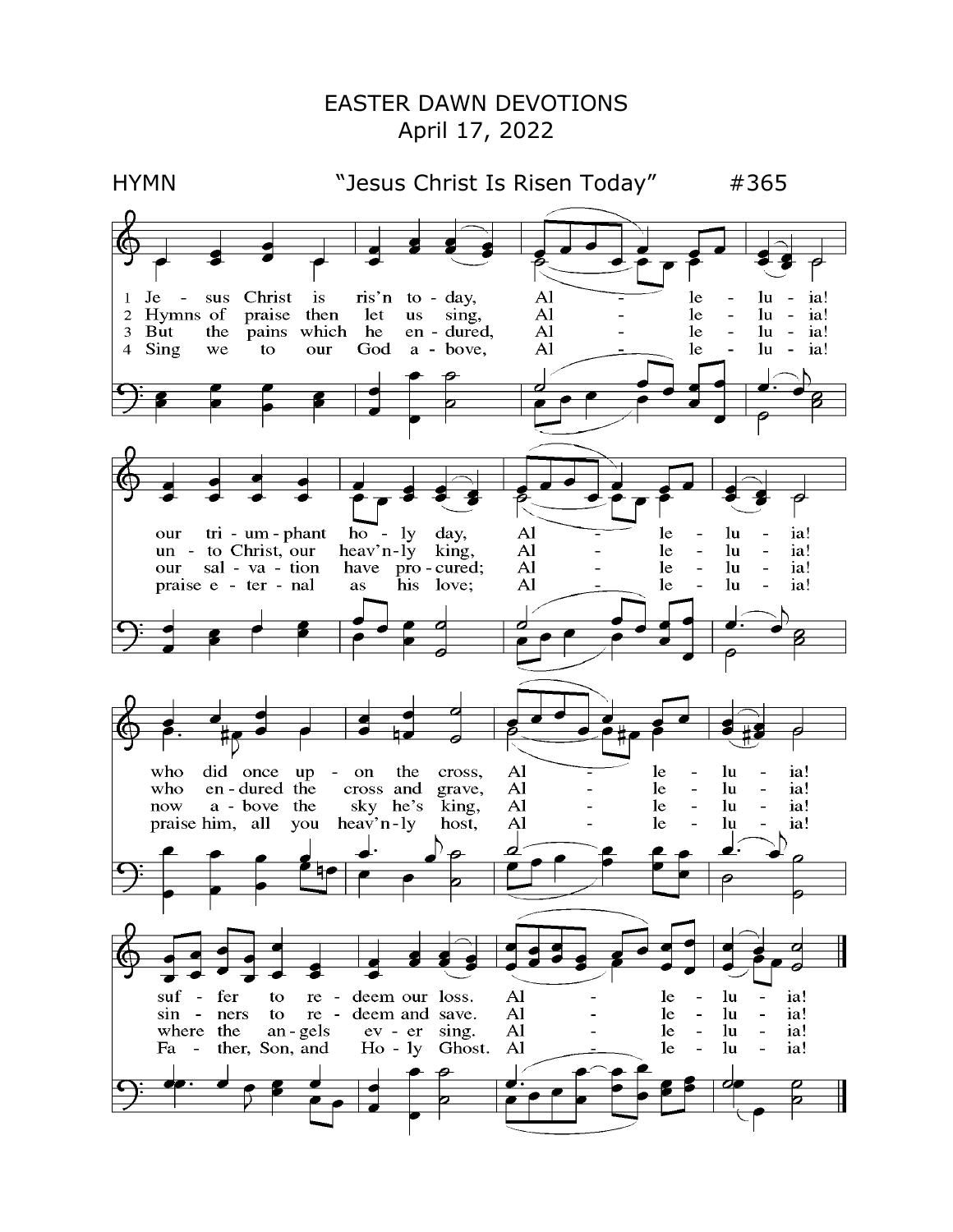## EASTER GOSPEL John 20:1-18

<sup>1</sup>Early on the first day of the week, while it was still dark, Mary Magdalene came to the tomb and saw that the stone had been removed from the tomb. <sup>2</sup>So she ran and went to Simon Peter and the other disciple, the one whom Jesus loved, and said to them, "They have taken the Lord out of the tomb, and we do not know where they have laid him." <sup>3</sup>Then Peter and the other disciple set out and went toward the tomb. <sup>4</sup>The two were running together, but the other disciple outran Peter and reached the tomb first. <sup>5</sup>He bent down to look in and saw the linen wrappings lying there, but he did not go in. <sup>6</sup>Then Simon Peter came, following him, and went into the tomb. He saw the linen wrappings lying there, <sup>7</sup> and the cloth that had been on Jesus' head, not lying with the linen wrappings but rolled up in a place by itself. <sup>8</sup>Then the other disciple, who reached the tomb first, also went in, and he saw and believed; <sup>9</sup>for as yet they did not understand the scripture, that he must rise from the dead. <sup>10</sup>Then the disciples returned to their homes.  $11$ But Mary stood weeping outside the tomb. As she wept, she bent over to look into the tomb; <sup>12</sup>and she saw two angels in white, sitting where the body of Jesus had been lying, one at the head and the other at the feet. <sup>13</sup>They said to her, "Woman, why are you weeping?" She said to them, "They have taken away my Lord, and I do not know where they have laid him." <sup>14</sup>When she had said this, she turned around and saw Jesus standing there, but she did not know that it was Jesus. <sup>15</sup>Jesus said to her, "Woman, why are you weeping? Whom are you looking for?" Supposing him to be the gardener, she said to him, "Sir, if you have carried him away, tell me where you have laid him, and I will take him away." <sup>16</sup>Jesus said to her, "Mary!" She turned and said to him in Hebrew, "Rabbouni!" (which means Teacher). <sup>17</sup>Jesus said to her, "Do not hold on to me, because I have not yet ascended to the Father. But go to my brothers and say to them, 'I am ascending to my Father and your Father, to my God and your God.'" <sup>18</sup>Mary Magdalene went and announced to the disciples, "I have seen the Lord"; and she told them that he had said these things to her.